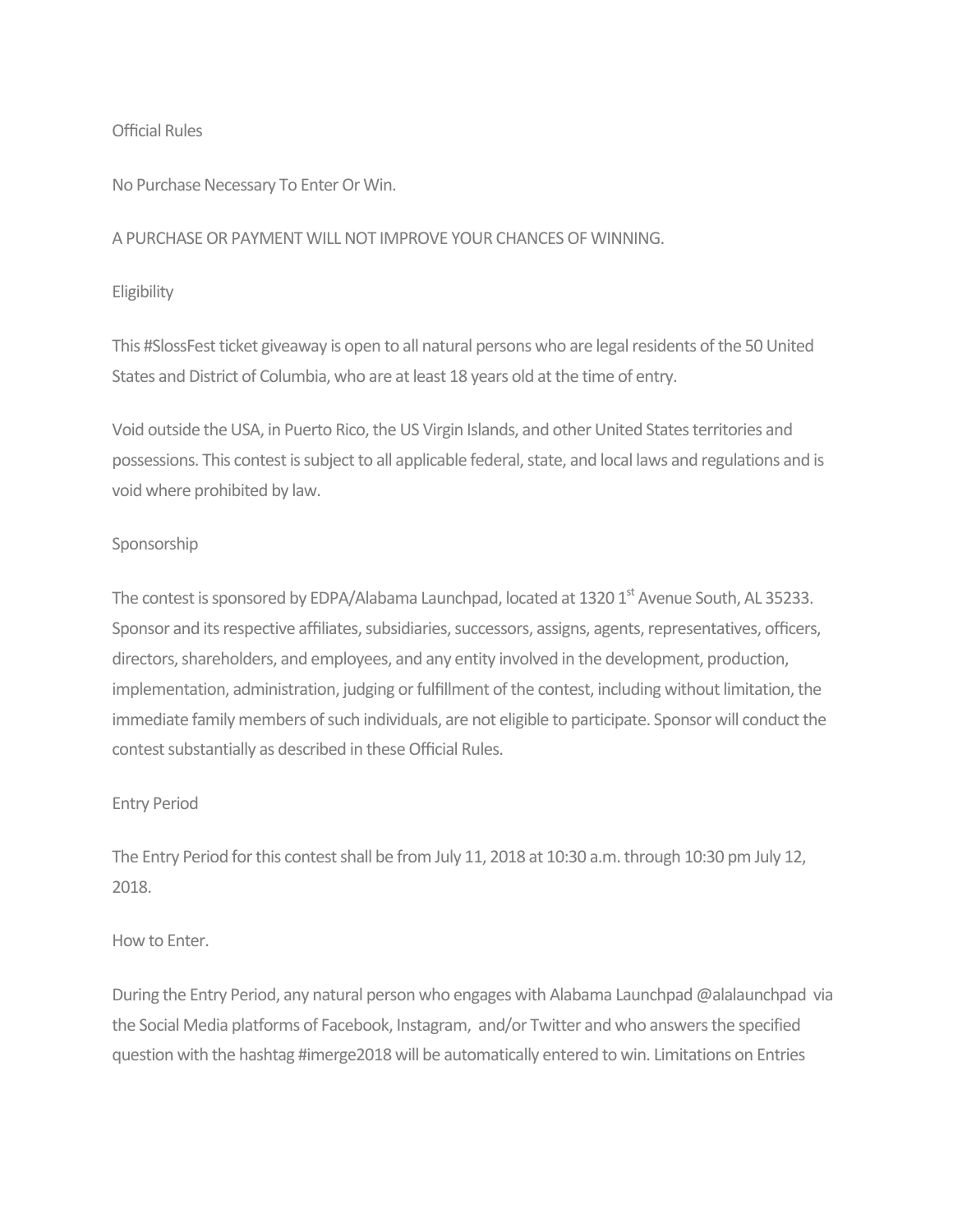LIMIT ONE ENTRY PER PERSON . No third party entry or entry through any service is permitted. Any person who attempts or otherwise encourages the entry of multiple or false contact information under multiple identities or uses any device or artifice to enter or encourage multiple or false entries, as determined by Sponsor, will be disqualified.

Use of robotic entry devices is strictly prohibited.

### Grand Prize

Four (4) Grand Prizes will be awarded once the Entry Period has closed, which consists of four Sloss Fest general admission tickets.

Prizes are non-transferable, and no substitution or cash equivalent is permitted. The winner is responsible for federal, state, and local taxes, if applicable. Each prize is awarded "as is" without any warranty or guarantee, either express or implied, by Sponsor or Administrator.

#### **LIMIT ONE PRIZE PER PERSON.**

#### **Drawing**

Winners will be selected in a random drawing from among all eligible entries collected during the Entry Period. A random drawing shall occur on July 12, 2018, at Sponsor's principal place of business. The drawing will be conducted by Sponsor, whose decisions and interpretations on all matters relating to the Contest and these Official Rules are final and binding in all respects. Sponsor reserves the right to disqualify any entrant or winner and may refuse to award a prize to a person who is not eligible or has violated a rule, gained unfair advantage in the Contest, or obtained winner status using fraudulent means. If there is a dispute about the identity of an entrant, the prize will be awarded to the natural person to whom the email address is assigned by the internet service provider responsible for the domain associated with the submitted email address received with the survey response, or the physical address associated with the mail in entry. If the winner is found to be ineligible or not in compliance with Sweepstakes rules, the winner will be disqualified, and an alternate winner will be awarded the prize in a separate random drawing.

Winner will be notified by email, social media or telephone. The inability of Sponsor to contact winner by telephone or receive an acknowledgement response on social media, email or telephone within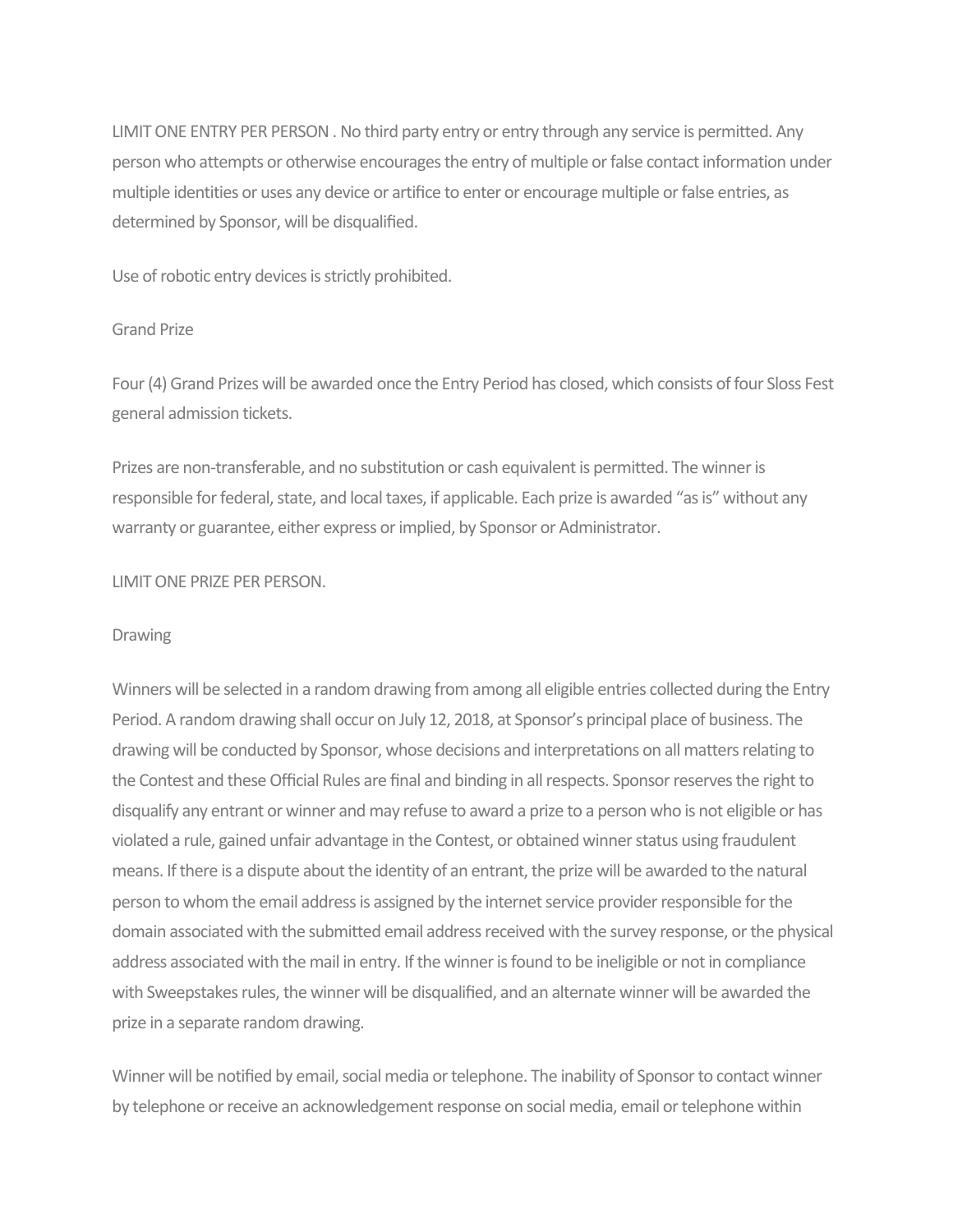seventy-two (72) hours after selection, may result in disqualification of the winner and an alternate winner may be selected in a random drawing at Sponsor's discretion.

### Prize Delivery

The prize will be available for pick up at EDPA headquarters, 1320  $1<sup>st</sup>$  Avenue South, Birmingham, after the winner has been notified and accepted the prize. If the prize is declined or returned, then the prize will be forfeited, and another winner will be randomly drawn.

be forfeited, and another winner will be randomly drawn.

### Odds

The odds of winning will depend on the number of eligible entries received, according to the eligibility requirements in the Contest.

### Warning

ANY ATTEMPT BY ANY PERSON, WHETHER OR NOT AN ENTRANT, TO DELIBERATELY DAMAGE, DESTROY, TAMPER WITH OR VANDALIZE ANY SPONSOR-OWNED WEBSITE OR MOBILE APPLICATION OR RELATED SOCIAL NETWORKING SITE, THE ENTRY PROCESS, OR OTHERWISE INTERFERE WITH OR UNDERMINE THE LEGITIMATE OPERATION OF THE SWEEPSTAKES, MAY BE A VIOLATION OF CRIMINAL AND CIVIL LAWS AND SPONSOR RESERVES THE RIGHT TO SEEK DAMAGES AND DILIGENTLY PURSUE ALL REMEDIES AGAINST ANY SUCH PERSON TO THE FULLEST EXTENT PERMITTED BY LAW.

# General Terms

By entering this Contest, you promise to abide by the Official Rules and decisions of Sponsor, which will be final and binding in all respects. Sponsor reserves the right, at its sole discretion, to refuse, disqualify or withdraw any entry at any time.

Sponsor will not be responsible for any injury, damage or loss of any kind arising out of your participation in the Contest.